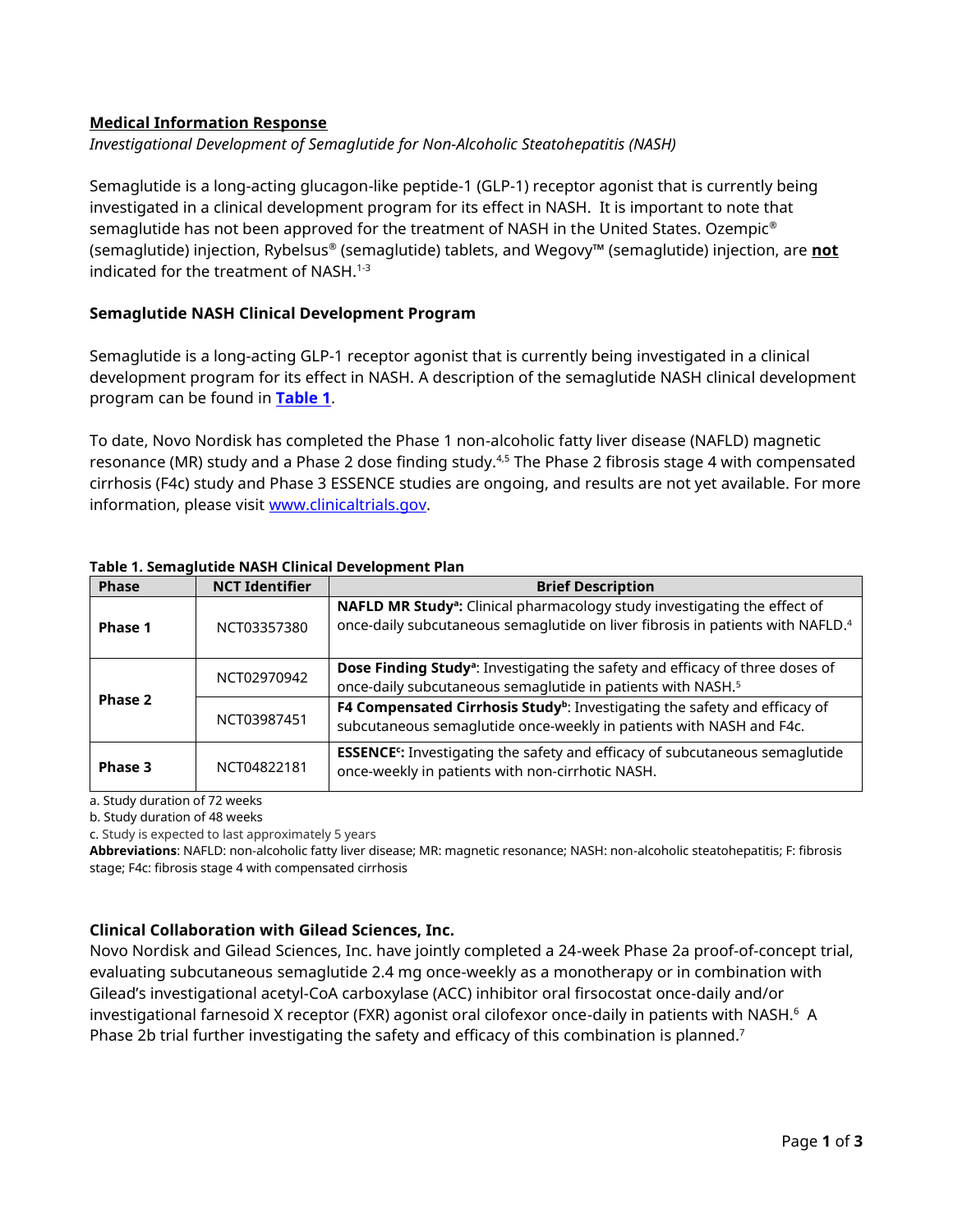# **Prescribing Information for Ozempic®, Rybelsus®, and Wegovy™1-3**

- Ozempic® is a GLP-1 receptor agonist indicated as an adjunct to diet and exercise to improve glycemic control in adults with type 2 diabetes and to reduce the risk of major adverse cardiovascular (CV) events (MACE) in adults with type 2 diabetes and established CV disease. 1
- Rybelsus® is a GLP-1 receptor agonist indicated as an adjunct to diet and exercise to improve glycemic control in adults with type 2 diabetes.<sup>2</sup>
- Wegovy™ is a GLP-1 receptor agonist indicated as an adjunct to a reduced calorie diet and increased physical activity for chronic weight management in adult patients with an initial body mass index (BMI) of:
	- $\circ$  30 kg/m<sup>2</sup> or greater (obesity) or
	- $\degree$  27 kg/m<sup>2</sup> or greater (overweight) in the presence of at least one weight-related comorbid condition (e.g., hypertension, T2D, or dyslipidemia)<sup>3</sup>
- Ozempic®, Rybelsus®, and Wegovy™ are **not** indicated for the treatment of NASH.1-3

**If you would like to receive a copy of any of the published references cited in the response, please contact Novo Nordisk Medical Information at (800) 727-6500 or [NNMedicalInformation@novonordisk.com.](mailto:NNMedicalInformation@novonordisk.com)**